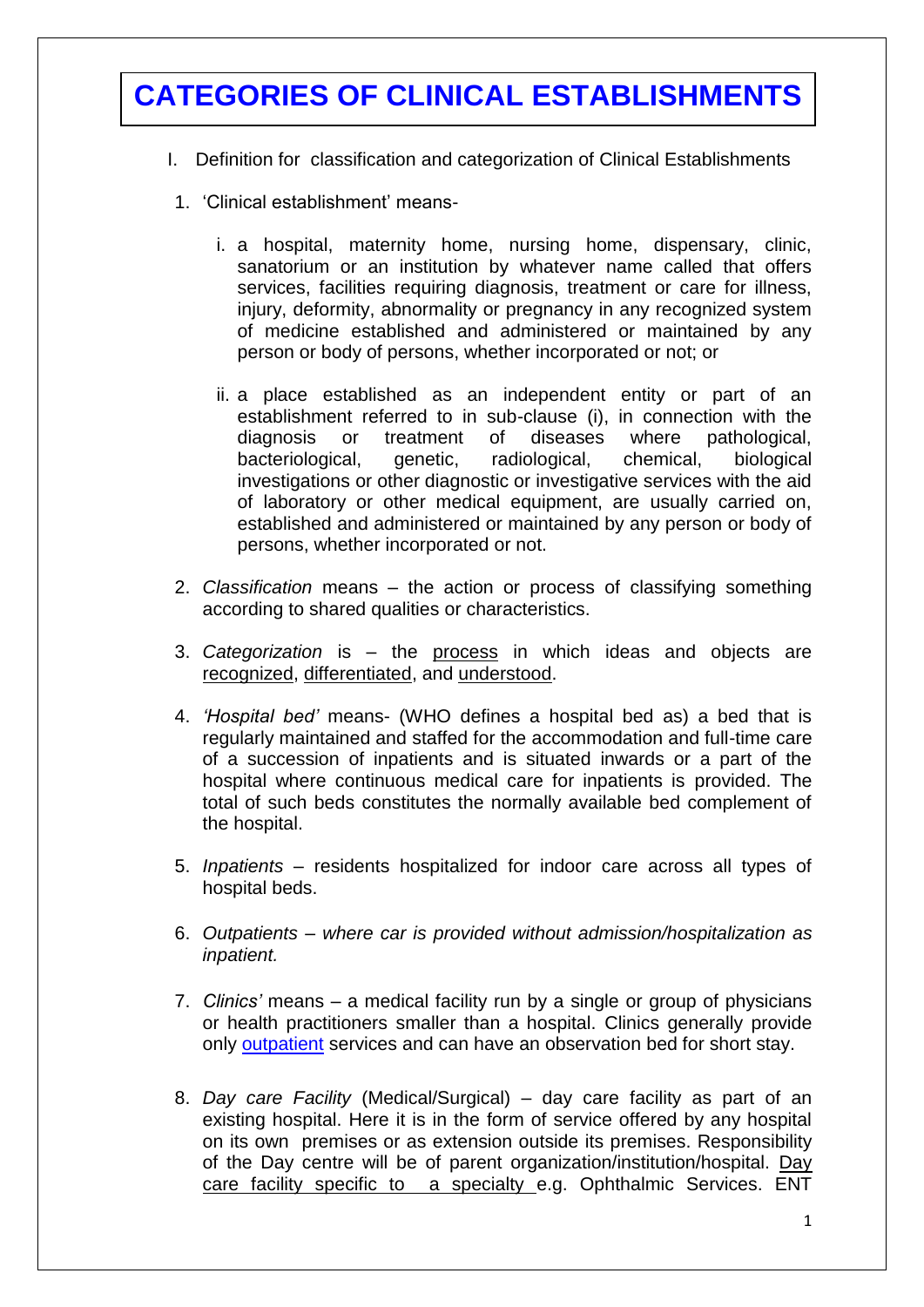services etc. These centers should have referral mechanisms in place i.e. in case of need the patient can be shifted to a link hospital already identified. These referral mechanisms should be displayed prominently.

9. 'Hospital' (WHO) means - [Health care](http://en.wikipedia.org/wiki/Health_care) institutions that have an organized medical and other professional staff, and inpatient facilities, and deliver medical, nursing and related services 24 hours per day, 7 days per week. Hospitals offer a varying range of acute, convalescent and terminal care using diagnostic and curative services in response to acute and chronic conditions arising from diseases as well as injuries and genetic anomalies. In doing so, they generate essential information for research, education and management. Traditionally oriented on individual care, hospitals are increasingly forging closer links with other parts of the health sector and communities in an effort to optimize the use of resources for the promotion and protection of individual and collective health status. Under Clinical Establishment Act, 2010 the Allopathic Hospitals will be broadly defined under following **four** levels:

9.1 Hospital Level 1 (A) –

*General Medical services* with indoor admission facility provided by recognized allopathic medical graduate(s) and may also include general dentistry services provided by recognized BDS graduates.

Example: PHC, Government and Private Hospitals and Nursing Homes run by MBBS Doctors etc.

9.2 Hospital Level 1 (B) –

**This level of hospital shall include all the general medical services provided at level 1(A) above and specialist medical services provided** by Doctors from one or more basic specialties namely General Medicine, General Surgery, Paediatrics, Obstetrics & Gynaecology and Dentistry, providing indoor and OPD services.

Level 1(A) and Level 1(B) Hospitals shall also include support systems required for the respective services like Pharmacy, Laboratory, etc.

Example: General Hospital, Single/Multiple basic medical Specialties provided at Community Health Centre, Sub Divisional Hospital, and Private Hospital of similar scope, Nursing Home, Civil/District Hospital in few placed etc.

#### *9.3 Hospital Level 2 (Non-Teaching)*

This level may include all the services provided at level 1(A) and 1(B) and services through other medical specialties given as under, in addition to basic medical specialty given under 1 (B) like:-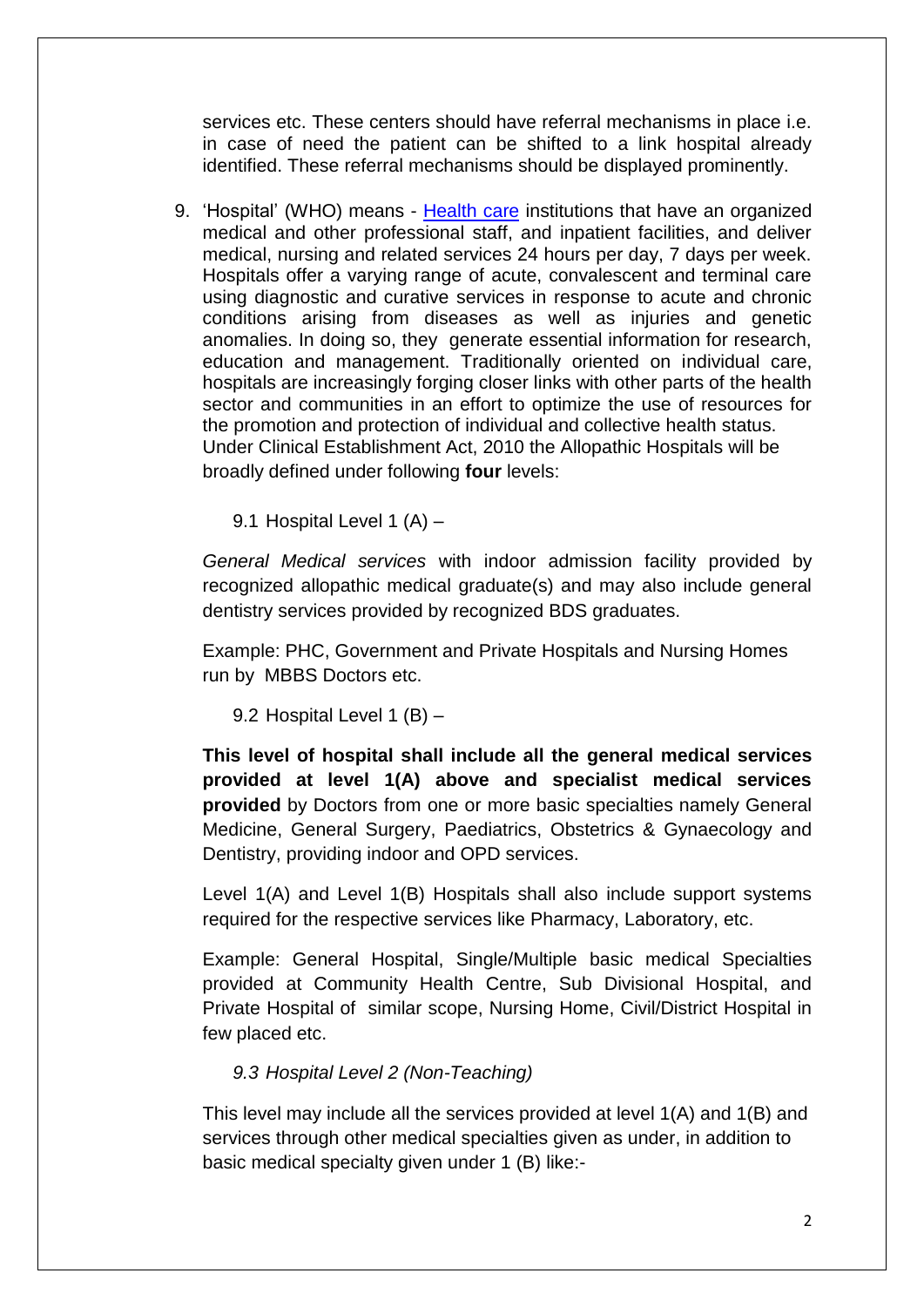- a. Orthopaedics
- b. ENT
- c. Ophthalmology
- d. Dental
- e. Emergency with or without ICU
- f. Anaesthesia
- g. Psychiatry
- h. Skin Pulmonary Medicine
- i. Rehabilitation, etc.

And support systems required for the above services like Pharmacy, Laboratory, Imaging facilities, Operation Theatre etc.

Example: District Hospital, Corporate Hospitals, Referral Hospital, Regional/State Hospital, Nursing Home and Private Hospital of similar scope etc.

### *9.4 Hospital Level 3 (Non-Teaching) Super-specialty services –*

This level may include all the services provided at level1(A), 1(B) and 2 and services of one or more or the super specialty with distinct department and/or also Dentistry if available. It will have other support systems required for services like pharmacy, laboratory, and Imaging facility, Operation Theatre etc.

Example: Corporate Hospitals, Referral Hospitals, Regional/State Hospital, Nursing Home and Private Hospital of similar scope etc.

9.5 *Hospital Level 4 (Teaching) –*

This level will include all the services provided at level 2 and may also have Level 3 facilities. It will however have the distinction of being teaching/training institution and it may or may not have super specialties. Tertiary healthcare services at this level can be provided through specialists and may be super specialists (if available). It will have other support systems required for these services. It shall also include the requirement of MCI/other registering body for teaching hospitals and will be governed by their rules. However registration of teaching Hospitals will also be required under Clinical Establishment Act for purpose other than those covered under MCI such as, records maintenance and reporting of information and statistics, and compliance to range of rates for Medical and Surgical procedures, etc.

10.*Nursing Home* 'Nursing Home 'means any premises used or intended to be used for reception of persons suffering from any sickness, injury or infirmity and providing of treatment and nursing for them and include a maternity home.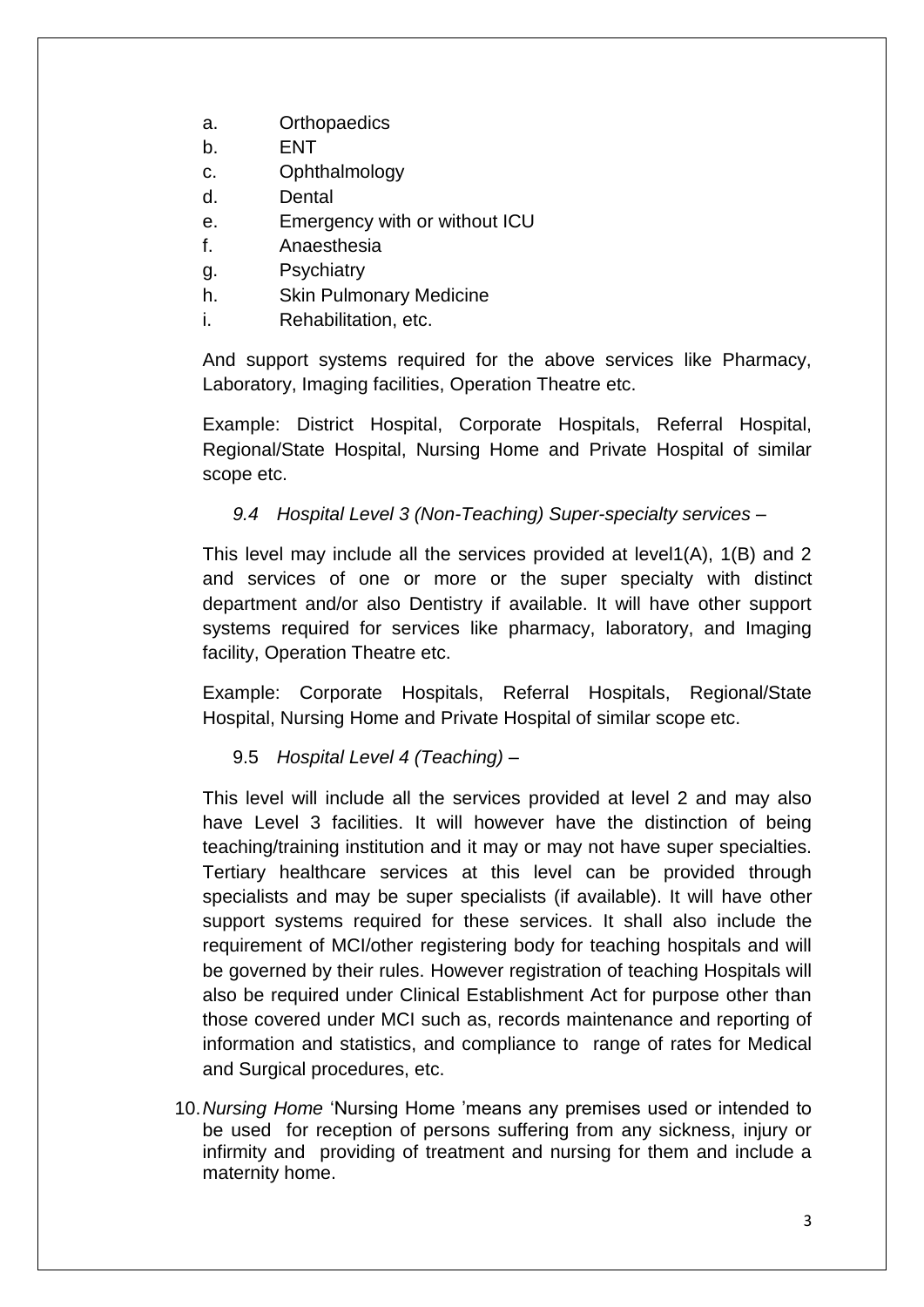- 11.*Maternity Home* 'Maternity Home' means any premises used or intended to be used for reception of pregnant women or of women in labour or immediately after child birth;
- 12.*'General Hospital'* is- a set up having facilities, medical staff and all necessary personnel to provide diagnosis, care and treatment of a wide range of acute conditions, including injuries, and normally has an [emergency department](http://en.wikipedia.org/wiki/Emergency_department) to deal with immediate and urgent threats to [health.](http://en.wikipedia.org/wiki/Health)
- 13.*'Specialty Hospital'* are hospitals having facilities, medical staff and all necessary personnel to provide diagnosis, tertiary care and treatment of a limited specialized group of acute or chronic conditions such as [psychiatric](http://en.wikipedia.org/wiki/Psychiatry) problems, certain disease categories such as cardiac. oncology, or orthopedic problems, and so forth.
- 14.*Multi-specialty hospitals* are hospitals offering specialized and tertiary care in single or multiple facilities segregated units each of which are devoted to a complexity of patient care defined in this subsection.
- 15.*Dental clinics* are places where dentists provide dental care with no inpatient facilities.
- 16.*Dental hospitals* are places where dentists provide outpatient dental care with inpatient facilities
- 17.*Diagnostic Centre* means- stand alone organized facilities to provide simple to critical diagnostic procedures such as radiological investigation supervised by a radiologist and clinical laboratory services by laboratory specialist usually performed through referrals from physicians and other health care facilities.
- 18.*Clinical/Medical Diagnostic laboratory* means a laboratory with one or more of the following where microbiological, serological, chemical, hematological, immune-hematological, immunological, toxicological, cytogenetic, exfoliative cytogenetic, histological, pathological or other examinations are performed of materials/fluids derived from the human body for the purpose of providing information on diagnosis, prognosis, prevention, or treatment of disease.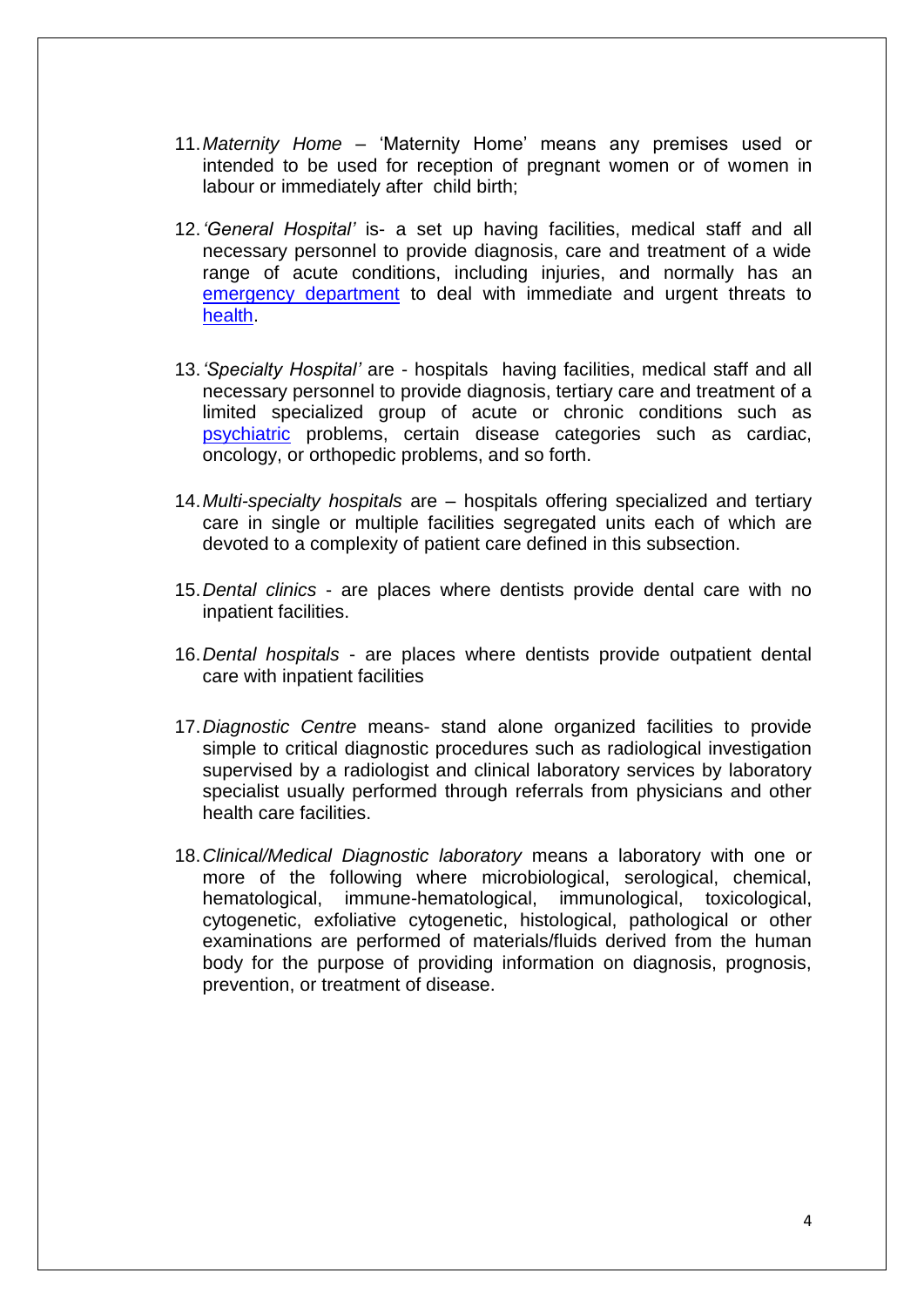II. The categories of clinical establishments based on location, ownership, systems of medicine, type, size, services offered, specialty, etc. are as follows:

## **a) Location :**

- a. Rural
- b. Urban
- c. Metro
- d. Notified / inaccessible areas ( including Hilly / tribal areas)

### **b) Ownership :**

- a) Government / Public
	- i. Central Government
	- ii. State Government
	- iii. Local Government ( Municipality, Zilla parishad, etc)
	- iv. Public Sector Under taking
	- v. Other ministries and departments (Railways, Police, etc.)
	- vi. Employee State Insurance Corporation
	- vii. Autonomous organization under government
- b) Non-Government/Private.
	- i. Individual Proprietorship
	- ii. Partnership
	- iii. Registered companies ( registered under central/provincial/state Act)
	- iv.Society/trust (Registered a central/provincial/state Act)

# **c) Systems of Medicine in the establishment**

- a. Allopathy (modern medicine)
- b. Any one or multiple disciplines of AYUSH (as defined by the Ministry of AYUSH, GOI)

# **d) Type/ size :**

The type and size of clinical establishments shall be as under:

- **1. Clinics (outpatient)** The Clinics shall be categorized as follows:
	- Single practitioner (Consultation services only/with diagnostic services/with short stay)
	- Poly clinic (Consultation services only/with diagnostic services/with short stay)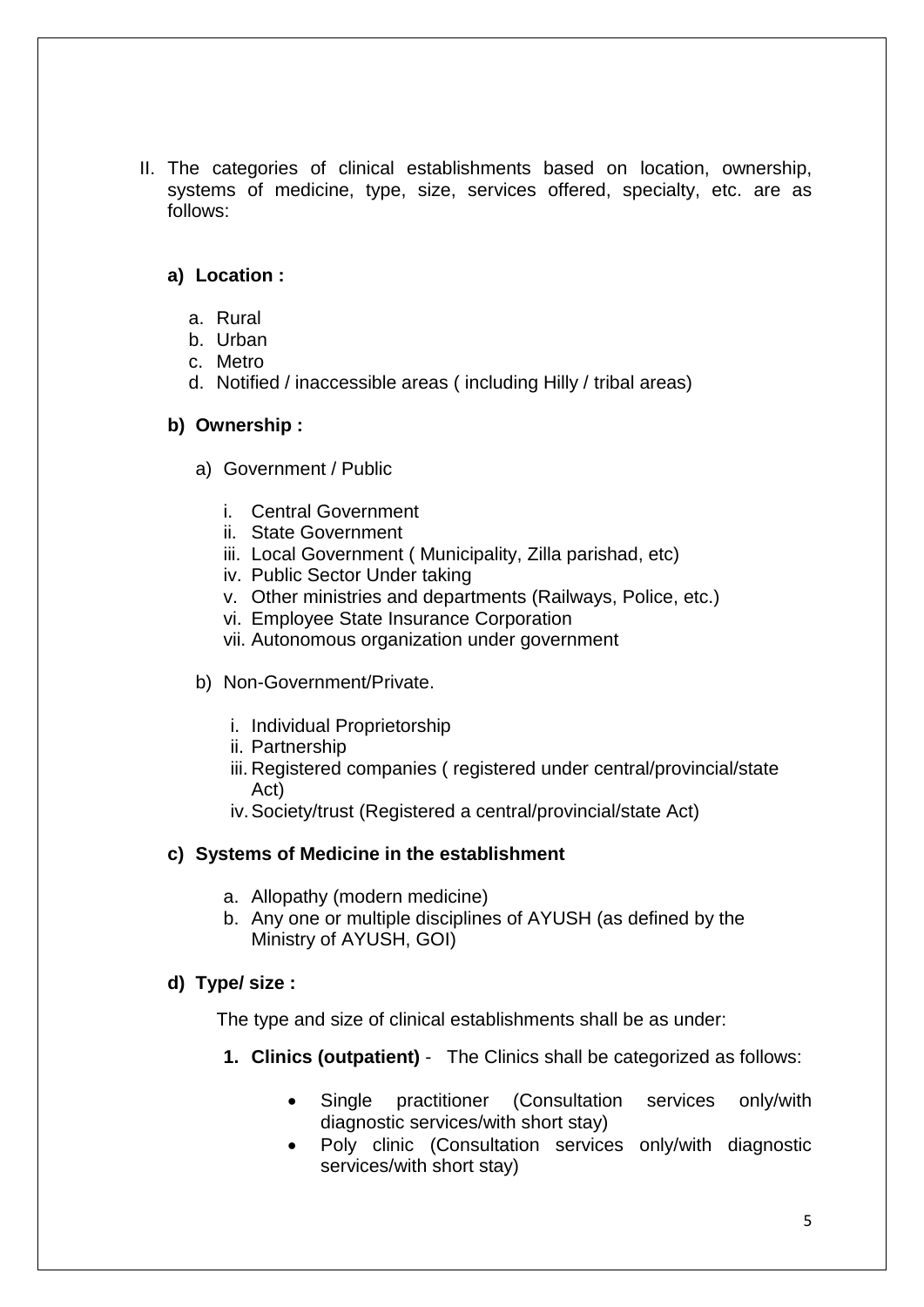- Dispensing
- Health Checkup Centre
- **2. Day Care facility**
	- Medical/Surgical
	- Medical SPA
	- Wellness centers (where qualified medical professionals are available to supervise the services).
- **3. Hospitals including Nursing Home (outpatient and inpatient)** a [health care](http://en.wikipedia.org/wiki/Health_care) institution providing [patient](http://en.wikipedia.org/wiki/Patient) treatment by specialized staff and equipment.

The **Hospitals including Nursing Homes** should be categorized based on the following criteria.

- General Practice
- Single specialty
- Multi specialty (including Palliative care Centre, Trauma Centre, Maternity Home)
- Super specialty

The fields of clinical medical and surgical specialty and super specialty shall be as per list of Medical Council of India regulation and currently it will cover following:

- **a) Medical Specialties** for which candidates must possess recognized post graduate degree **of M.D. (DOCTOR OF MEDICINE) or Diploma** (or its equivalent recognized degree/diploma)
	- i. Anesthesiology
	- ii. Aviation Medicine
	- iii. Community Medicine
	- iv. Dermatology, Venerology and Leprosy
	- v. Family Medicine
	- vi. General Medicine
	- vii. Geriatrics
- viii. Immuno Haematology and Blood Transfusion
- ix. Nuclear Medicine
- x. Paediatrics
- xi. Physical Medicine Rehabilitation
- xii. Psychiatry
- xiii. Radio-diagnosis
- xiv. Radio-therapy
- xv. Rheumatology
- xvi. Sports Medicine
- xvii. Tropical Medicine
- xviii. Tuberculosis & Respiratory Medicine or Pulmonary **Medicine**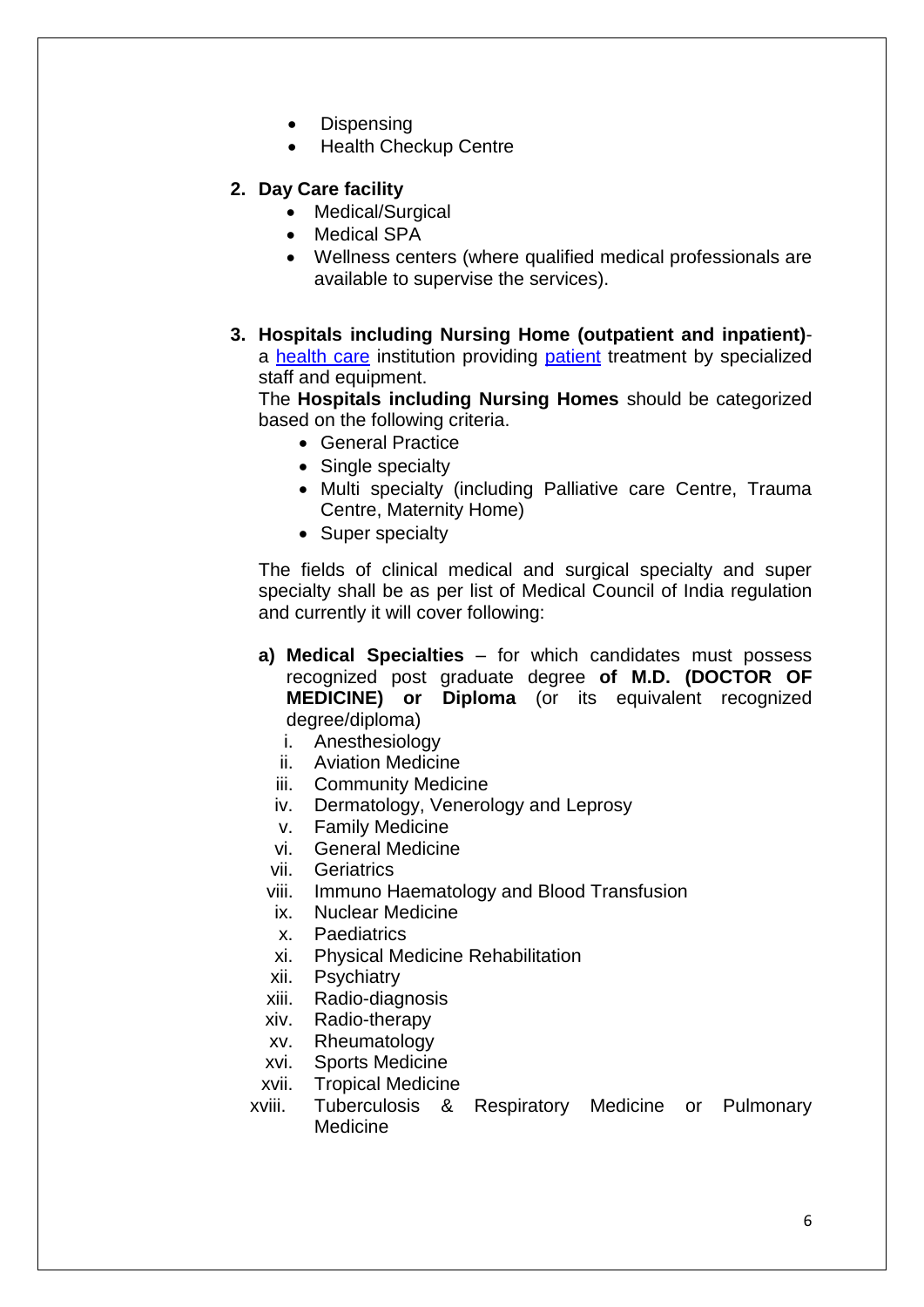- **b) Surgical specialties -** for which candidates must possess, recognized degree of **M.S. (MASTER OF SURGERY) or Diploma** (or its equivalent recognized degree).
	- i. Otorhinolaryngology
	- ii. General Surgery
	- iii. Ophthalmology
	- iv. Orthopedics
	- v. Obstetrics & Gynecology including MTP & Artificial Reproductive Techniques (ART) Centers

#### **c) Medical Super specialties –**

- i. Cardiology
- ii. Clinical Hematology including Stem Cell Therapy
- iii. Clinical Pharmacology
- iv. Endocrinology
- v. Immunology
- vi. Medical Gastroenterology
- vii. Medical Genetics
- viii. Medical Oncology
- ix. Neonatology
- x. Nephrology
- xi. Neurology
- xii. Neuro-radiology

#### **d) Surgical Super specialties-**

- i. Cardiovascular thoracic Surgery)
- ii. Urology
- iii. Neuro-Surgery
- iv. Paediatrics Surgery.
- v. Plastic & Reconstructive Surgery
- vi. Surgical Gastroenterology
- vii. Surgical Oncology
- viii. Endocrine Surgery
- ix. Gynecological Oncology
- x. Vascular Surgery

As regards to the definition of services provided at specialty and super specialty or multi specialty allopathic hospitals the same shall be categorized based on level on care into:

- Hospital Level 1 a
- Hospital Level 1 b
- Hospital Level 2
- Hospital Level 3 (Non teaching)
- Hospital Level 4 (Teaching)

#### **4. Dental Clinics and Dental Hospital:**

a. Dental clinics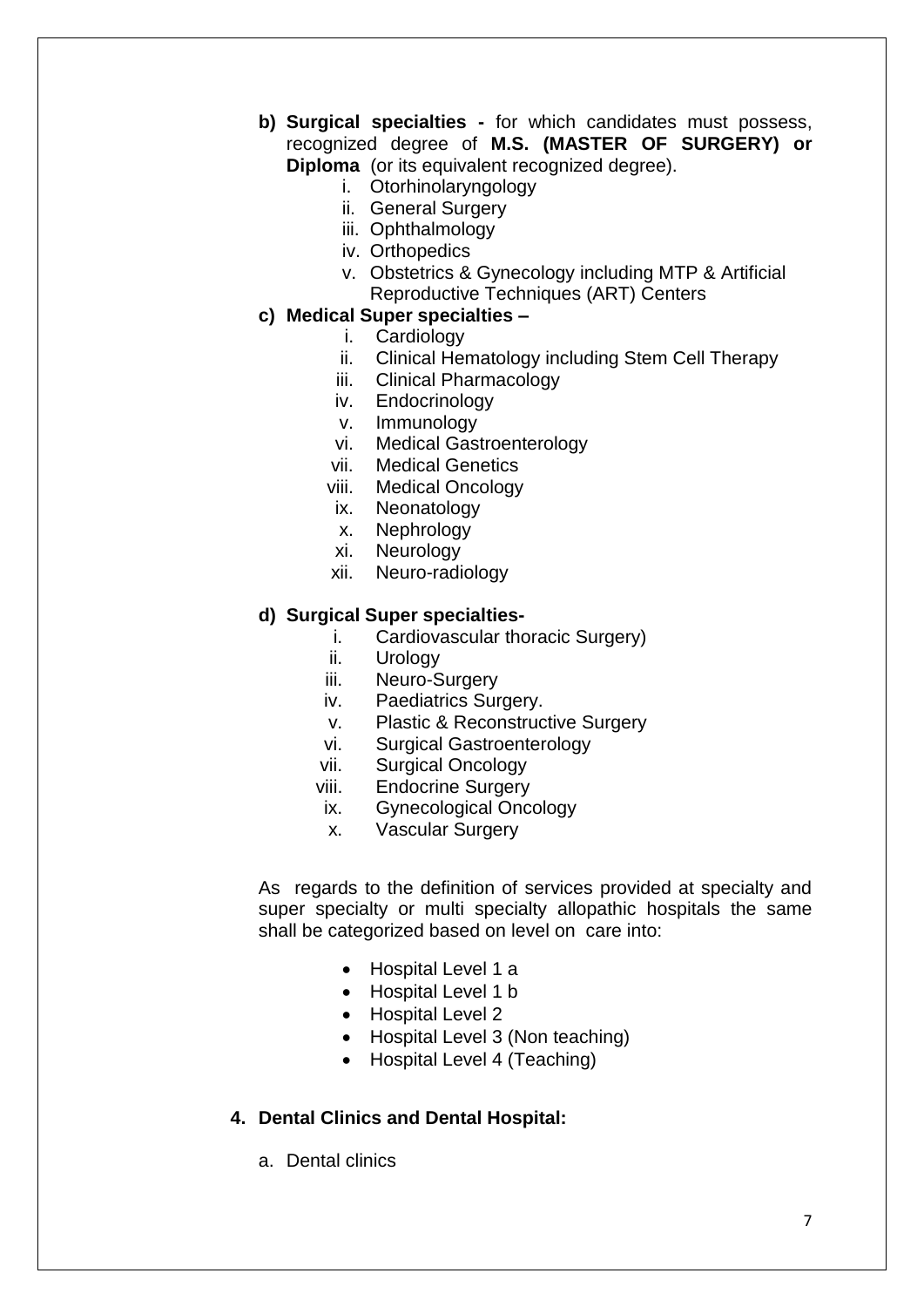- i. Single practitioner
- ii. Poly Clinics (dental)
- b. Dental Hospitals (specialties as listed in the IDC Act.)
	- i. Oral and maxillofacial surgery
	- ii. Oral medicine and radiology
	- iii. Orthodontics
	- iv. Conservative dentistry and Endodontics
	- v. Periodontics
	- vi. Pedodontics and preventive dentistry
	- vii. Oral pathology and Microbiology
	- viii. Prosthodontics and crown bridge
	- ix. Public health dentistry

# **5. Diagnostic Centers**

- **a) Medical Diagnostic** Laboratories: There are two main types of labs that process the majority of medical specimens. **Hospital laboratories** are attached to a [hospital,](http://en.wikipedia.org/wiki/Hospital) and perform tests on patients. **Private** (or **community**) **laboratories** receive samples from [general practitioners,](http://en.wikipedia.org/wiki/General_practitioner) insurance companies, [clinical research sites](http://en.wikipedia.org/wiki/Contract_research_organization) and other health clinics for analysis. These can also be called reference laboratories where more unusual and obscure tests are performed. Clinical Laboratories could be general Labs and/or Advanced Labs that provide services in the following fields:
	- Pathology
	- Bio-chemistry
	- Microbiology
	- Molecular Biology and Genetic Labs
	- Virology
- **b) Diagnostic Imaging centers:** Diagnostic Imaging centers could be general and/or Advanced that provide following services:

i Radiology

- General radiology
- Interventional radiology
- ii Electromagnetic imaging (Magnetic Resonance Imaging (MRI), Positron Emission Tomography (PET) Scan)

iii Ultrasound

**c) Collection centers** for the clinical labs and diagnostic centres shall function under registered clinical establishment